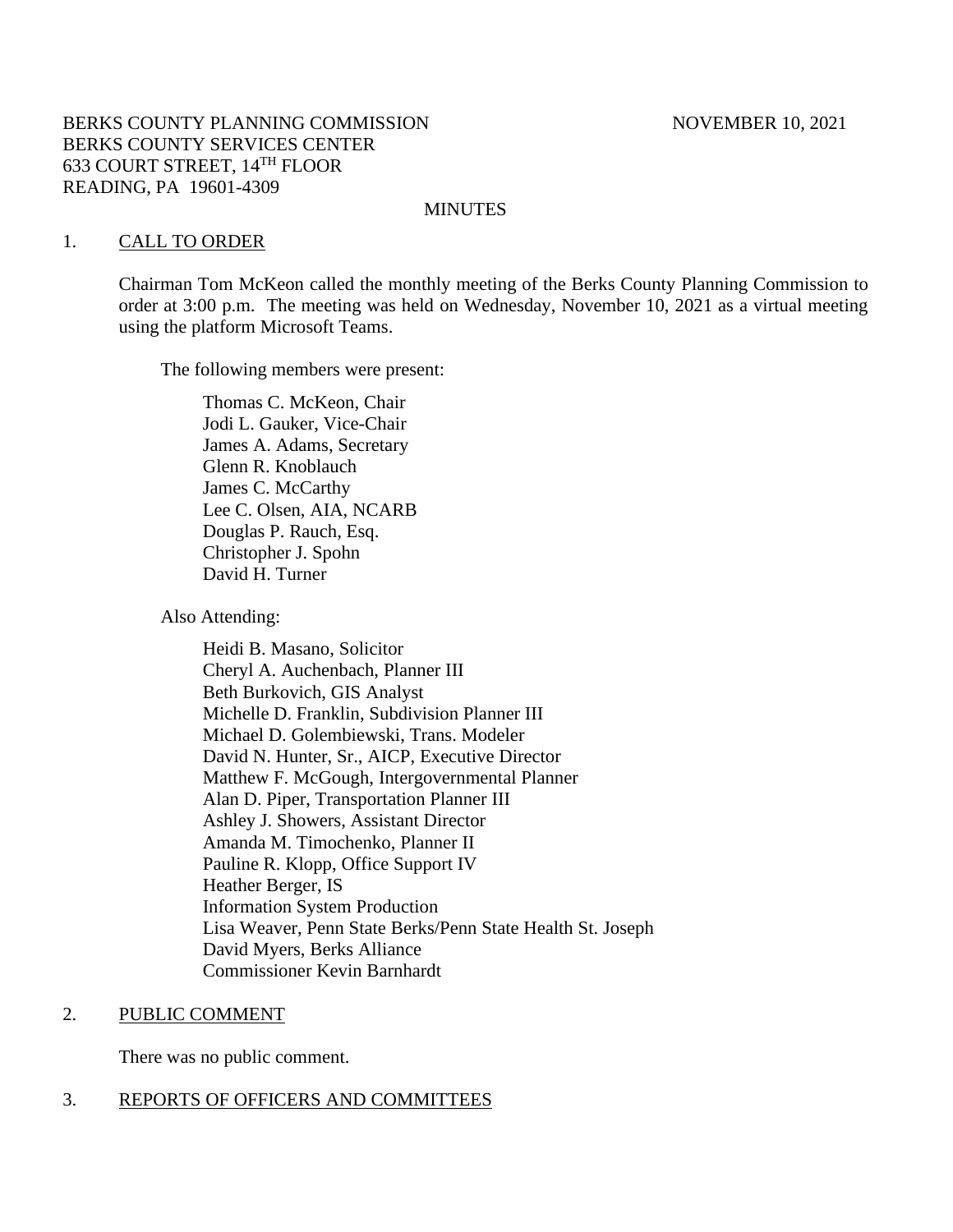# A. Executive Director's Report

David Hunter thanked Douglas Rauch for his years of service. Mr. Rauch is being replaced by Lisa Weaver, Penn State Berks/Penn State Health St. Joseph, with her term starting in January 2022.

Mr. Hunter mentioned the 2022 BCPC Meeting Schedule contained on the Consent Agenda. He had discussed this with Chairman Tom McKeon and Vice-Chair Jodi Gauker, and it was decided to keep meeting virtually. He mentioned that we will review this policy later next year and issue additional guidance should there be a return to in-person meetings.

Mr. Hunter informed the Commission that he will be presenting Muhlenberg Township with an APA award for Jim Dietrich Park.

Mr. Hunter mentioned that Pam Shupp Menet will be attending the December meeting to update the Commission on Imagine Berks.

Jodi Gauker mentioned that BARN is hosting a Farm Tour on November 20-21. Information can be found on BerksAg.net and/or BerksAg.org.

# 4. CONSENT AGENDA

# A. Approval of Minutes of October 13, 2021

# B. Ratification of Letter of Compliance – PennDOT Multimodal Transportation Fund Grant Application – Coral Aviation/Quest Facility – Bern Township

On October 15, 2021, the Berks County Planning Commission received a request for a letter of compliance from Coral Aviation Group for the above application to the Pennsylvania Department of Transportation (PennDOT) Multimodal Transportation Fund. These letters are required to be submitted with the applications which are due to PennDOT by November 5, 2021. Since the Planning Commission meeting is held on November  $10<sup>th</sup>$ , a letter of compliance with the Berks County Comprehensive Plan was signed by David Hunter, Executive Director, for Tom McKeon, Chairman, on October 22, 2021 and returned to the applicant. The Board is being asked to ratify sending the letter at today's meeting.

The proposed project consists of building a 50,000 square foot, state of the art hangar with 20,000 square feet of office and support facilities. A full motion Pilatus simulator training center will also be built, which will be open to the public and companies seeking their FAA required pilot training. Another addition at the Reading Regional Airport (RRA) through this proposed project will be a state of the art, self-serve capable fuel farm consisting of two 12,000 gallon jet tanks and one 10,000 avgas tank. Multiple mobile refuelers will be purchased to support fuel sales that will also be open to the public. Coral Aviation Group is requesting a \$3 million grant in support of these improvements.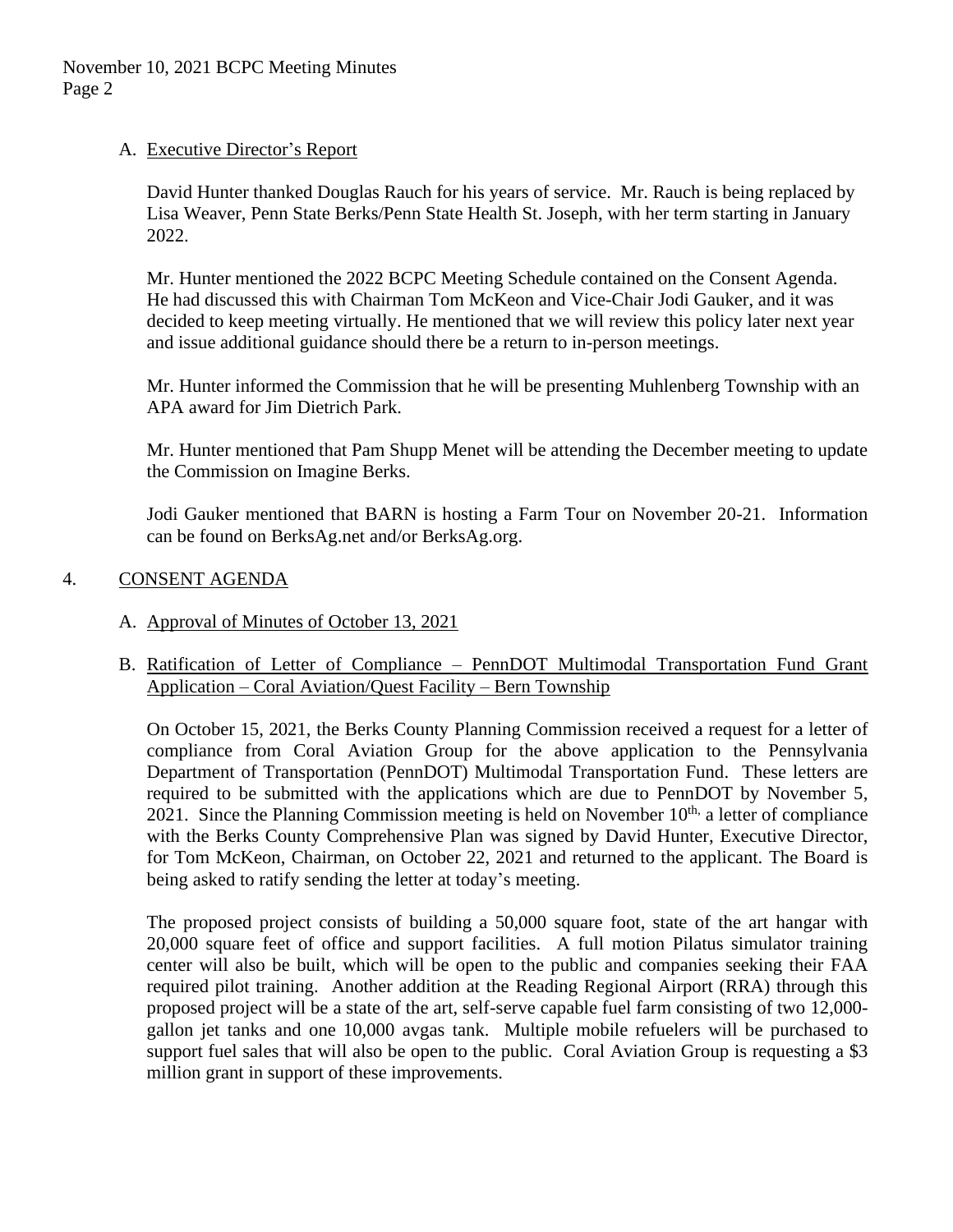The proposed facilities will allow Coral Aviation to operate more efficiently and better support their growing business, offer full maintenance and avionics services to the public, attract aircraft, pilots, and owners to the area bringing a positive economic impact. Coral Aviation employs fifty people at the existing operation at RRA with an average salary of \$75,000 with the intent of hiring up to an additional 20 employees over the next two years.

Currently the closest Pilatus training facilities are located in Florida and Texas. Owners and pilots throughout the northeast will be attracted to this proposed training facility with training taking place up to five days.

Coral Aviation currently flies 34 routes per night utilizing 10 specimen aircraft for Quest from Reading Regional Airport. This results in approximately 66,000 specimens flying per night. A Quest patient service center is being seriously considered to be collocated at the proposed facility. This would also include a Rapid Response Lab. The Rapid Response Lab would streamline the logistics of blood specimens as it would allow specimens to be offloaded directly from the aircraft to the lab. The specimens are currently offloaded and then transported to Quest labs in Collegeville. The potential addition of this Rapid Response Lab would bring additional high paying, high skilled jobs to the area.

The Berks County Comprehensive Plan 2030 identifies the majority of this area as an Existing Development Area in Bern Township. Within this area, the plan notes that:

"A variety of reinvestment, rehabilitation, and revitalization efforts will be promoted to take advantage of the extensive infrastructure network in place, to improve the tax base of the urban centers, and keep our older urban areas vibrant. Municipalities are encouraged to create public/ private partnerships that jointly support a community-driven comprehensive strategy to revitalize, stabilize and grow older neighborhoods."

Additionally, the Plan's Transportation Goal is to "provide and maintain a balanced, multimodal transportation system that will safely and efficiently move people and goods." This goal is supported by policies that encourage redevelopment in existing developed areas that incorporate design elements that include appropriate bicycle and pedestrian facilities.

## C. Ratification of Letter of Compliance for Upward Broadband's Application to DCED's Pennsylvania Unserved High-Speed Broadband Funding Program

The Berks County Planning Commission received correspondence from Paradise Energy Solutions, LLC dba Upward Broadband seeking a letter of compliance for their application to the Department of Community and Economic Development (DCED) Pennsylvania Unserved High-Speed Broadband funding program. It is the understanding of Staff that they are applying to the program to establish a high speed fixed wireless network throughout Berks, Dauphin, Lebanon, Lancaster, and Schuylkill counties.

Paradise Energy Solutions, LLC dba Upward Broadband is seeking funding to deploy qualifying broadband service to additional households in Bethel Township, Berks County.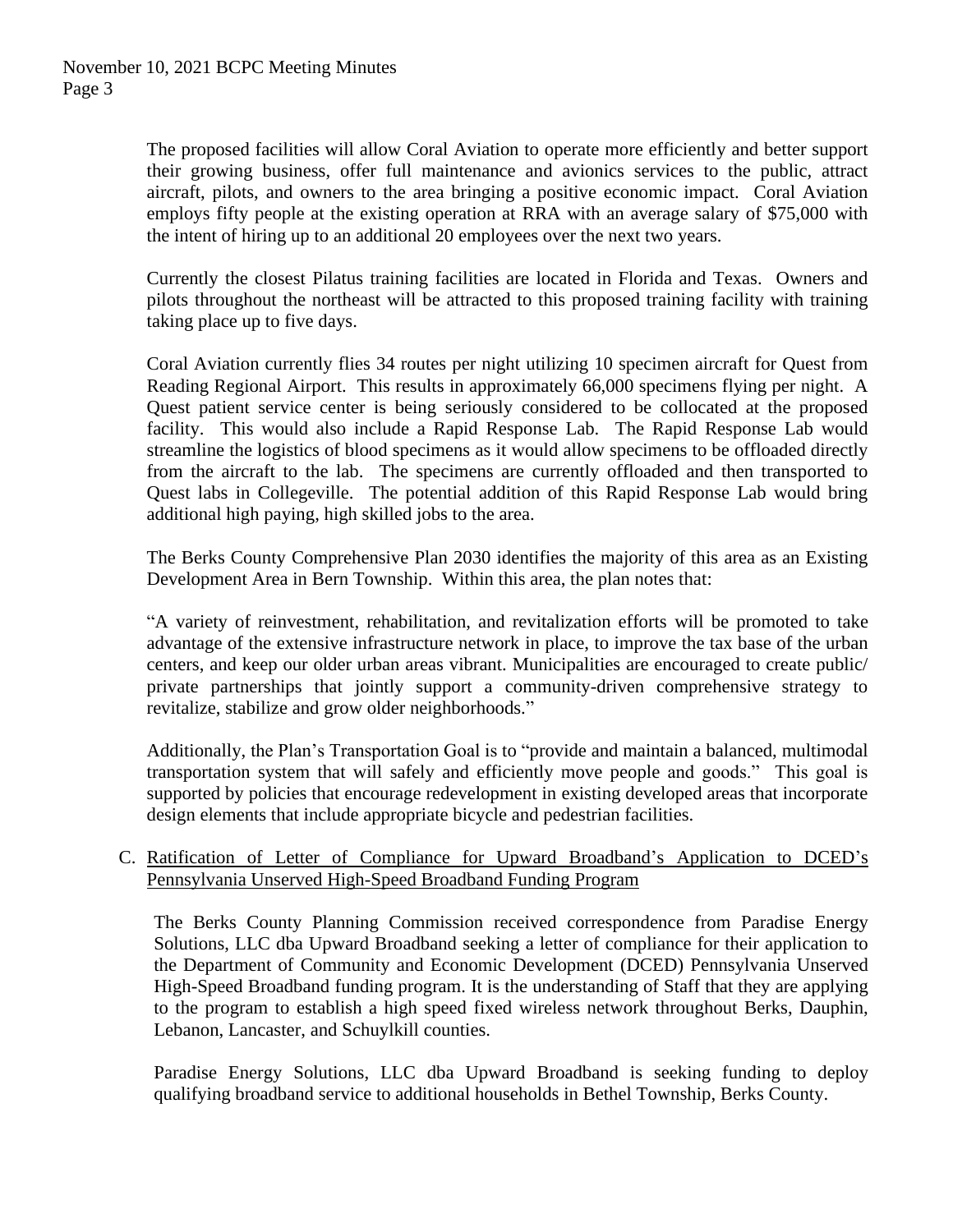Specifically, the project would provide reliable internet to businesses and residences in the proposed service area of Bethel Township, Berks County along with a portion of Lebanon County. The proposed service area would cover 2,900 unserved households and 1500 businesses.

The project intends to utilize existing tower sites in addition to one new tower which will need to be built.

Staff prepared a letter of compliance with the Berks County Comprehensive Plan, which was signed by David Hunter, Executive Director, for Tom McKeon, Chairman and returned to the applicant. The Board is being asked to ratify sending the letter at today's meeting.

## D. Ratification of Letter of Compliance – PennDOT Multimodal Transportation Fund – Gibraltar Road Sidewalk Project – Exeter Township

On November 4, 2021, the Berks County Planning Commission received a request for a letter of compliance from Exeter Township for the above application to the Pennsylvania Department of Transportation (PennDOT) Multimodal Transportation Fund. These letters are required to be submitted with the applications which are due to PennDOT by November 5, 2021. Since the Planning Commission meeting is held on November  $10<sup>th</sup>$ , a letter of compliance with the Berks County Comprehensive Plan was signed by Ashley Showers, Assistant Director, for Tom McKeon, Chairman, and returned to the applicant. The Board is being asked to ratify sending the letter at today's meeting.

The proposed project consists of pedestrian improvements along Gibraltar Road. This includes curbing, two ADA ramps, and a five-foot-wide concrete sidewalk running from Demoss Drive to Estates Drive along the northwest side of Gibraltar Road. The proposed project would fill in a gap of sidewalk that was identified as a potential project in the Berks County Bicycle and Pedestrian Transportation Plan 2020. The sidewalk would connect at least five communities to the Exeter Medical Center and to a major commercial corridor within Exeter Township. Providing this connection would follow multiple Berks County Bicycle and Transportation Plan 2020 system improvements and concepts, especially to "Provide bicycle and pedestrian connections to schools, retail centers, recreation areas and employment opportunities." A portion of the proposed sidewalk also runs through the Reading Country Club, a recreation area that is held by Exeter Township. Exeter Township is requesting a \$214,000 grant in support of these improvements.

The Berks County Comprehensive Plan 2030 identifies a portion of this area as an Existing Development Area in Exeter Township. Within this area, the plan notes that:

"A variety of reinvestment, rehabilitation, and revitalization efforts will be promoted to take advantage of the extensive infrastructure network in place, to improve the tax base of the urban centers, and keep our older urban areas vibrant. Municipalities are encouraged to create public/ private partnerships that jointly support a community-driven comprehensive strategy to revitalize, stabilize and grow older neighborhoods."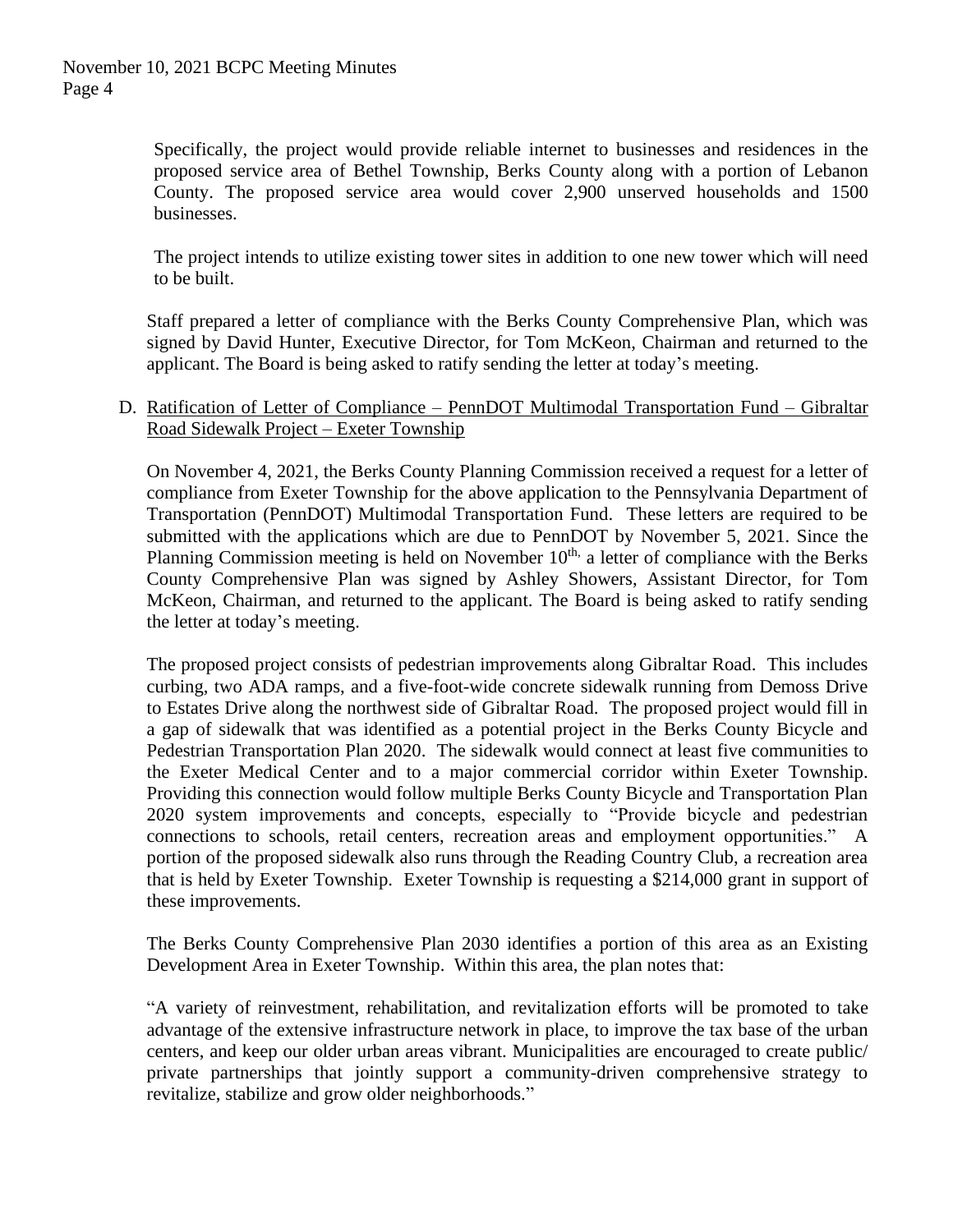Additionally, the Plan's Transportation Goal is to "provide and maintain a balanced, multimodal transportation system that will safely and efficiently move people and goods." This goal is supported by policies that encourage redevelopment in existing developed areas that incorporate design elements that include appropriate bicycle and pedestrian facilities.

The Berks County Comprehensive Plan 2030 Update also identifies the remaining area as Permanent Open Space and Recreation in Exeter Township. Within this area, the plan advocates:

"A countywide greenway system interconnecting the county's major park, recreation and open space resources through a network of open space corridors and linear parks and trails."

Additionally, the Plan's Improved Connections and Choices Goal is to "Give travelers a variety of well-designed transportation choices that are in good condition." This goal is supported by policies that encourage expansion of the trail and sidewalk networks.

- E. Reports for Approval
	- Land Development & Subdivision Activity Report & Summary

Mr. McKeon had asked to see the Land Development Plan, Furnace Hill in Robesonia Borough which consists of 40 semis and 48 apartments on 16 acres by Grande. Michelle Franklin briefly went over the plan. She mentioned that the plan states that it is to be an 80% occupancy for age restriction (55 and older). There will be a Homeowners Assoc. (HOA) which will do an annual report on how they are maintaining that 80% age restricted occupancies.

Mr. McKeon mentioned that the report shows that the County is up by about 100 residential units this year which is good to see.

- Endorsed Land Development & Subdivision Activity Report
- BCPC 2022 Meeting Schedule

## MOTION: Jim McCarthy made a motion to approve the Consent Agenda. The motion was seconded by Doug Rauch and passed unanimously.

- 5. Staff and Stakeholder Reports
	- A. City of Reading Downtown Plus Plan Discussion

Lee Olsen was not able to access the meeting through Microsoft Teams, so it hampered his ability to share his information on the Downtown Plus Plan. He had to call into the meeting. Mr. Hunter stated that it would be best to postpone this discussion until next month.